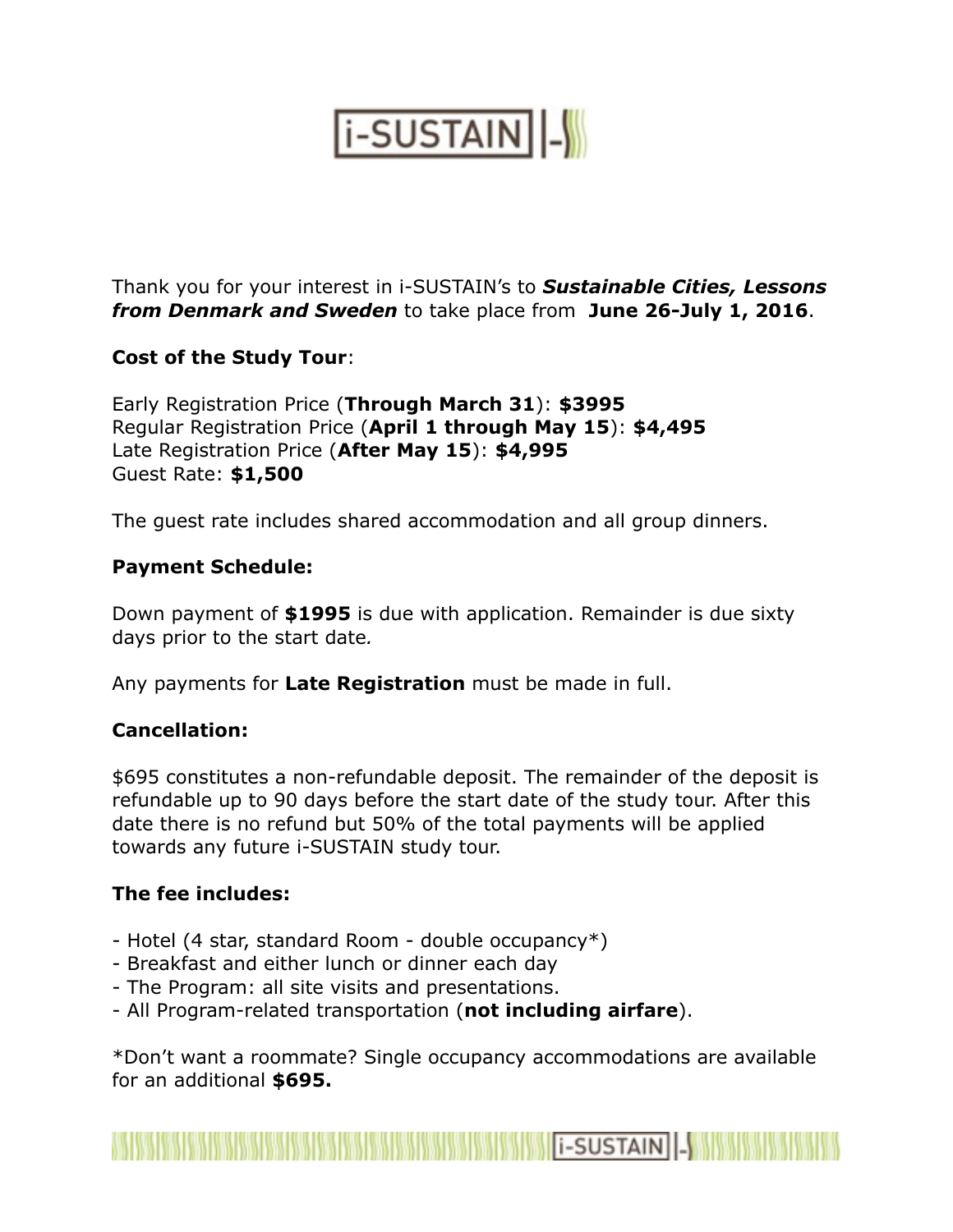

#### **Re Accommodations, please note the following:**

If you don't sign up before the trip for a shared room then decide you prefer a single room once you get to the tour city, an additional \$200 will be charged in addition to the normal \$695 single occupancy fee.

If you prefer to share a room but no shared room is available, you will be required to pay the single room occupancy rate.

#### **Registration & Application Process**

Please complete the registration form below and include with your payment in the form of a check. We do not accept credit cards.

I -SUSTAIN |-

- \_\_\_ Early Registration Fee **\$3,995**
- \_\_\_ Regular Registration Fee **\$4,495**
- \_\_\_ Late Registration Fee **\$4,995**
- \_\_\_ Single Occupancy Surcharge **\$695**
- \_\_\_ Guest Fee **\$1,500**
- \_\_\_ Scholarship Recipient

### **AIRFARE IS NOT INCLUDED IN THE ABOVE PRICES**

Make checks payable to i-SUSTAIN, Inc. and mail to: **i-SUSTAIN 1018 E. Capitol St. NE Washington, DC 20003**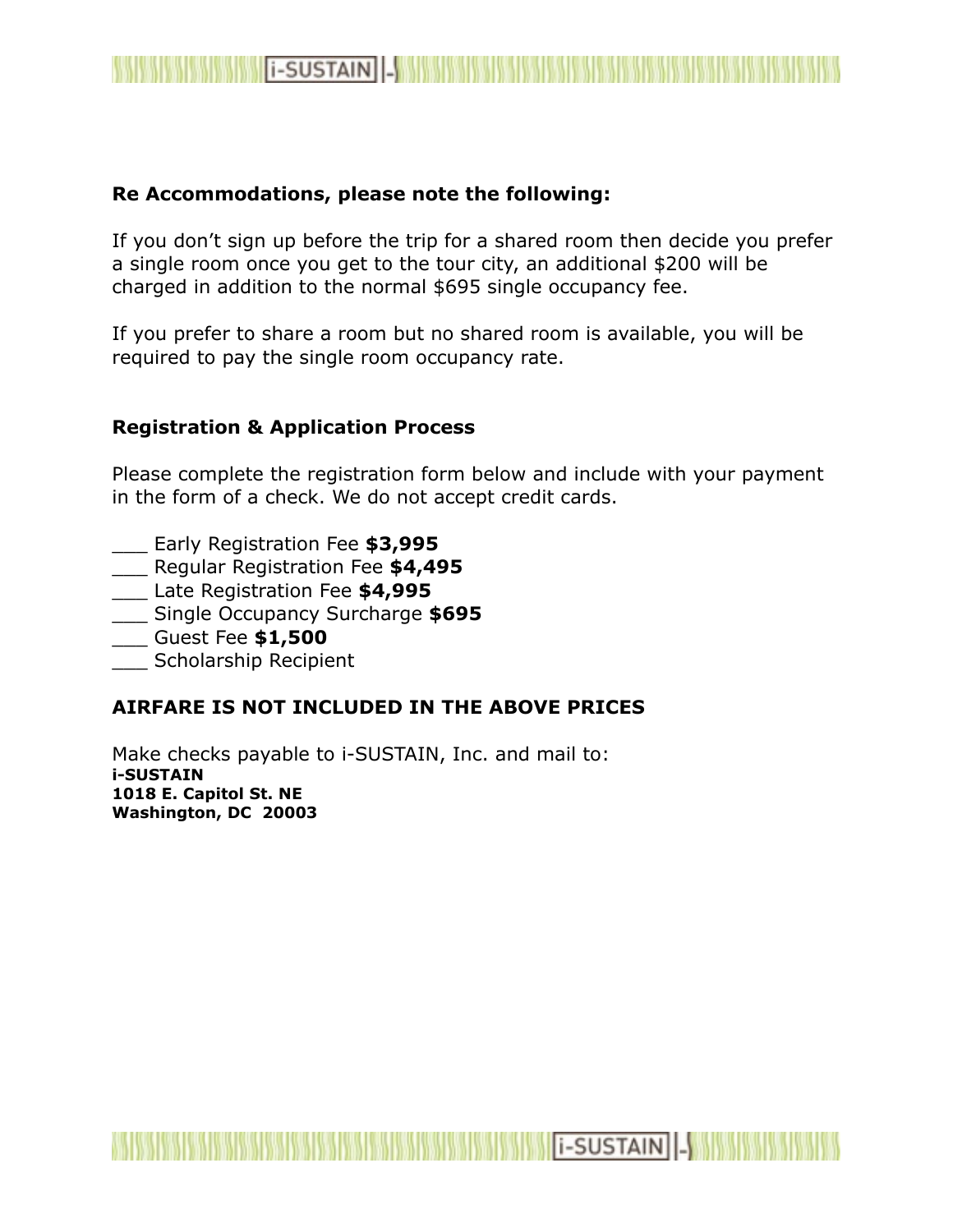#### **Registration Form (please complete)**

| Assistant's Name: 1997 - 1998 - 1999 - 1999 - 1999 - 1999 - 1999 - 1999 - 1999 - 1999 - 1999 - 1999 - 1999 - 1 |  |
|----------------------------------------------------------------------------------------------------------------|--|
|                                                                                                                |  |
|                                                                                                                |  |
|                                                                                                                |  |
|                                                                                                                |  |
|                                                                                                                |  |

#### **Medical Information Form**

Please answer the following questions keeping in mind that they are designed to give us information we will need if you require healthcare.

| 1. Do you have health insurance? |
|----------------------------------|
| Does it offer coverage abroad?   |
| Name of health insurance carrier |
| Policy number                    |

2. Please indicate any aspect of your health that may affect you during this trip (back pain, diabetes, allergies, epilepsy, etc.) Explain what medications and treatment are necessary and describe any allergic reactions or other side effects to medication.

\_\_\_\_\_\_\_\_\_\_\_\_\_\_\_\_\_\_\_\_\_\_\_\_\_\_\_\_\_\_\_\_\_\_\_\_\_\_\_\_\_\_\_\_\_\_\_\_\_\_\_\_\_\_\_\_\_\_\_\_\_ \_\_\_\_\_\_\_\_\_\_\_\_\_\_\_\_\_\_\_\_\_\_\_\_\_\_\_\_\_\_\_\_\_\_\_\_\_\_\_\_\_\_\_\_\_\_\_\_\_\_\_\_\_\_\_\_\_\_\_\_\_

 $\mathcal{L}_\mathcal{A}$  , and the set of the set of the set of the set of the set of the set of the set of the set of the set of the set of the set of the set of the set of the set of the set of the set of the set of the set of th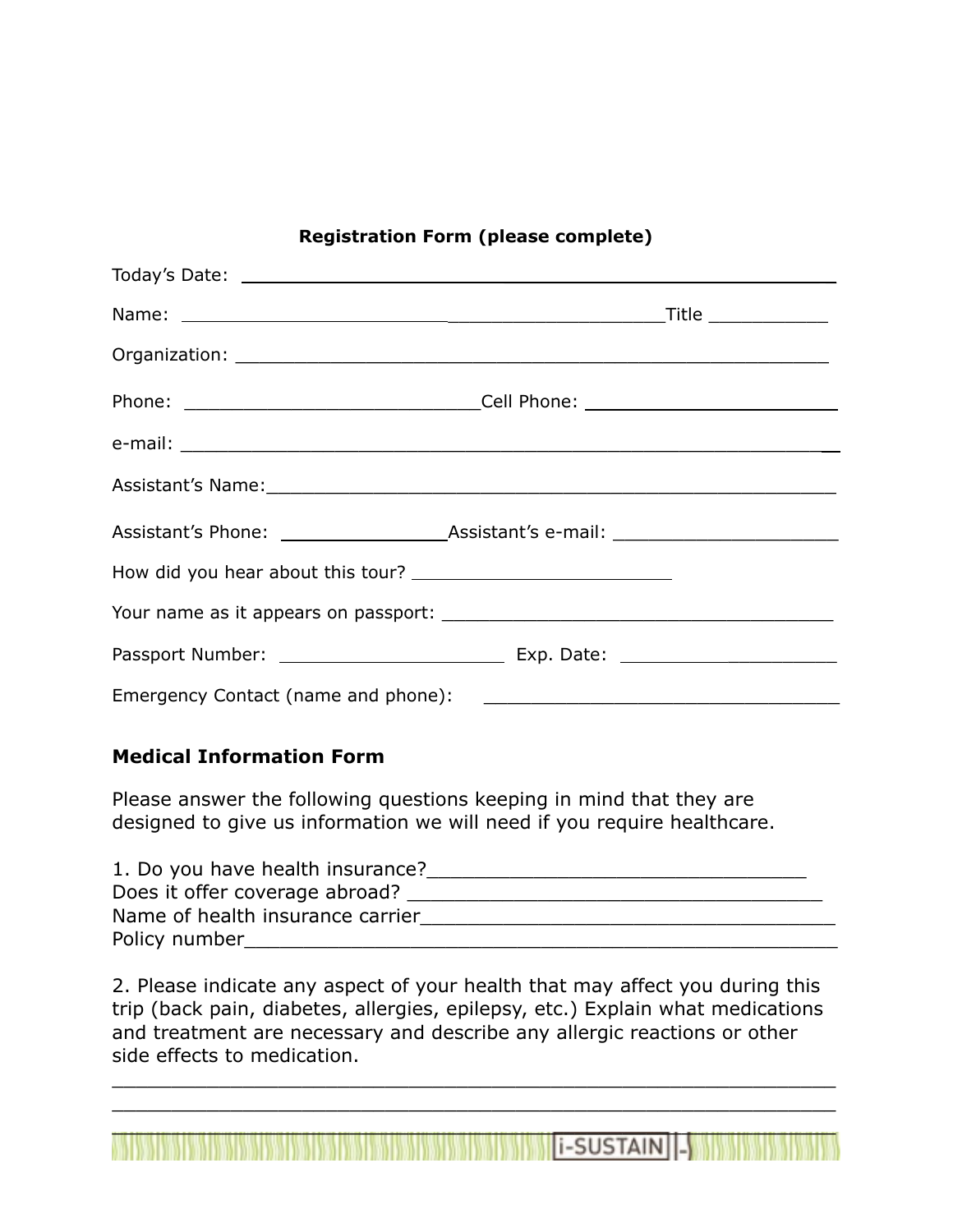3. Do you have any special dietary needs? If so, specify.

4. Urban sustainability study tours require some degree of physical exercise, including but not limited to fast-pace walking and bicycling. If you are not comfortable, we will try to make other arrangements for you. By participating in this professional research mission you release all liability from i-SUSTAIN for injuries or other damages that arise from your participation in this professional research mission.

\_\_\_\_\_\_\_\_\_\_\_\_\_\_\_\_\_\_\_\_\_\_\_\_\_\_\_\_\_\_\_\_\_\_\_\_\_\_\_\_\_\_\_\_\_\_\_\_\_\_\_\_\_\_\_\_\_\_\_\_\_ \_\_\_\_\_\_\_\_\_\_\_\_\_\_\_\_\_\_\_\_\_\_\_\_\_\_\_\_\_\_\_\_\_\_\_\_\_\_\_\_\_\_\_\_\_\_\_\_\_\_\_\_\_\_\_\_\_\_\_\_\_ \_\_\_\_\_\_\_\_\_\_\_\_\_\_\_\_\_\_\_\_\_\_\_\_\_\_\_\_\_\_\_\_\_\_\_\_\_\_\_\_\_\_\_\_\_\_\_\_\_\_\_\_\_\_\_\_\_\_\_\_\_ \_\_\_\_\_\_\_\_\_\_\_\_\_\_\_\_\_\_\_\_\_\_\_\_\_\_\_\_\_\_\_\_\_\_\_\_\_\_\_\_\_\_\_\_\_\_\_\_\_\_\_\_\_\_\_\_\_\_\_\_\_

\_\_\_\_\_\_\_\_\_\_\_\_\_\_\_\_\_\_\_\_\_\_\_\_\_\_\_\_\_\_\_\_\_\_\_\_\_\_\_\_\_\_\_\_\_\_\_\_\_\_\_\_\_\_\_\_\_\_\_\_\_

**EXAMPLE AND RESUSTAIN AND RESIDENCE** 

I have answered the above questions to the best of my knowledge and have not withheld any relevant information.

**THE RESIDENCE OF SUSTAIN AND SET OF SUSTAIN AND SET OF SUSTAIN AND SET OF SUSTAIN AND SET OF SUSTAIN** 

Signature\_\_\_\_\_\_\_\_\_\_\_\_\_\_\_\_\_\_\_\_\_\_\_\_\_\_\_Date\_\_\_\_\_\_\_\_\_\_\_\_\_\_\_\_\_\_